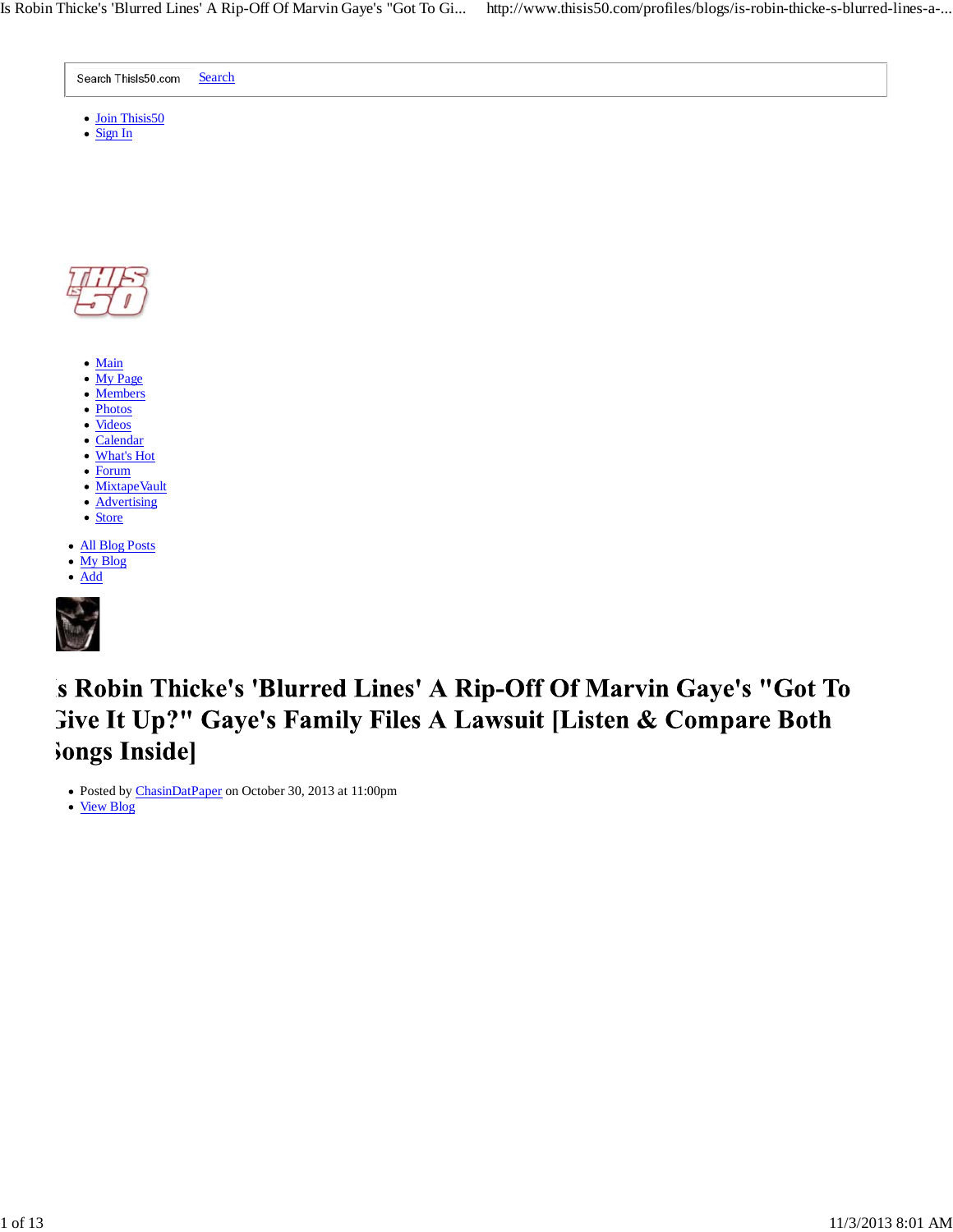

Two of **Marvin Gaye's** children are suing **Robin Thicke** claiming his hit *"Blurred Lines"* is a rip-off of their father's song, *"Got to Give It Up."*

EMI April, the song's publisher has also been named in the lawsuit. reports Billboard.

According to the counterclaims, EMI has breached a contract and its fiduciary duty by failing to protect Gaye's songs, attempting to intimidate the family against filing any legal action, failing to remain neutral when faced with a conflict of interest and attempting to turn public opinion against the family. The penalty for those acts, says the Gaye family, should be that EMI loses all profits on "Blurred Lines" as well as rights to administer the song catalog of Gaye, known as the "Prince of Soul."



This legal war started in August when the song's producer, **Pharrell Williams**, and Thicke filed preemptive lawsuits against Gaye's family and **Bridgeport Music**.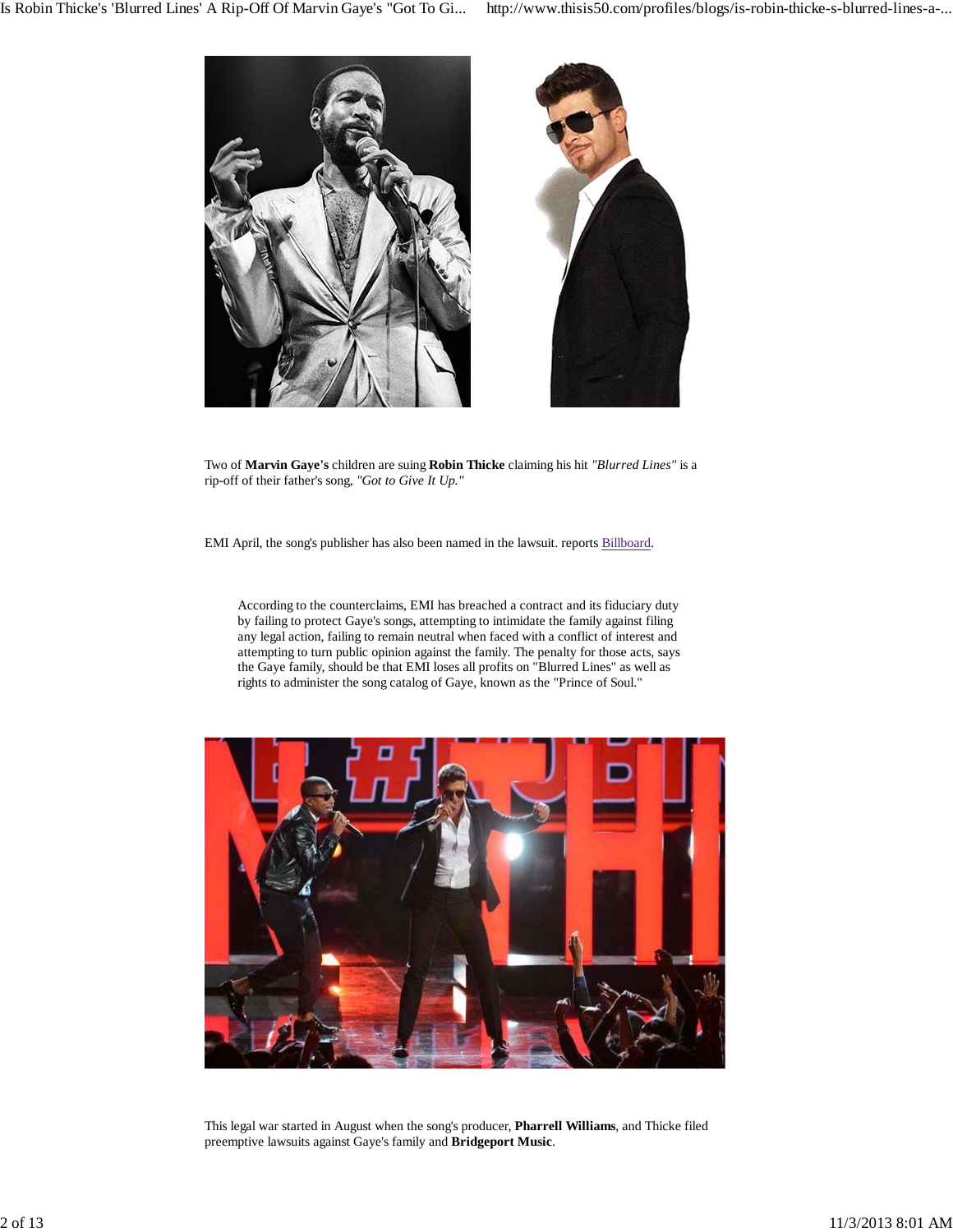Bridgeport had accused Thicke of illegally sampling **Funkadelic's** song "*Funky Ways"* off of their 1974 album, *Standing on the Verge of Getting It On*.



Gaye's family said Thicke and Pharrell had copied the "feel" and "sound" of "*Got to Give It Up,"* which can be found on Marvin's 1977 album, *Live at the London Palladium*.



**Nona Gaye** and **Frankie Christian Gaye** filed their countersuit today. They point to interviews with GQ and Billboard where Thicke admitted that he told Pharrell he wanted to make a song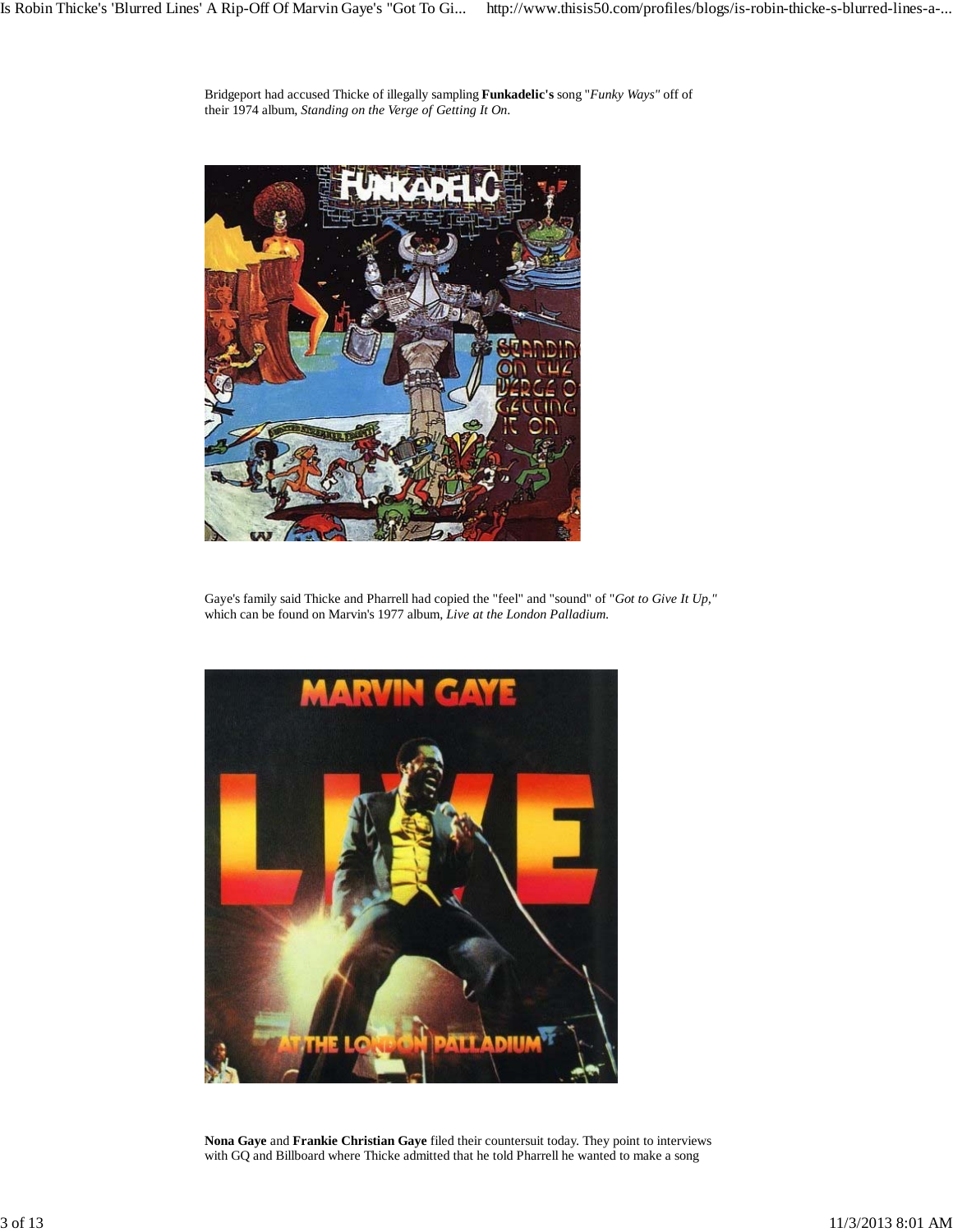similar to "*Got to Give It Up."*

*"Pharrell and I were in the studio and I told him that one of my favorite songs of all time was Marvin Gaye's "Got to Give It Up." I was like, 'Damn, we should make something like that, something with that groove.' Then he started playing a little something and we literally wrote the song in about a half hour and recorded it. The whole thing was done in a couple hours normally, those are the best ones. Him and I would go back and forth where I'd sing a line and he'd be like, 'Hey, hey, hey!' We started acting like we were two old men on a porch hollering at girls like, 'Hey, where you going, girl? Come over here!' That's why, in the video, we're doing all these old men dances. It was great,"* Thicke told GQ

In a later interview with TMZ, Robin completely changed his tune and said Gaye's song wasn't the inspiration for *"Blurred Lines."*



Nona and Frankie presented an expert report by musicologist, **Judith Finell**, who identified "at least eight substantially similar compositional features" with Gaye's song.

The Gaye family also contends that Robin's song *"Love After War"* is a copy of the Marvin's hit, *"After the Dance."*